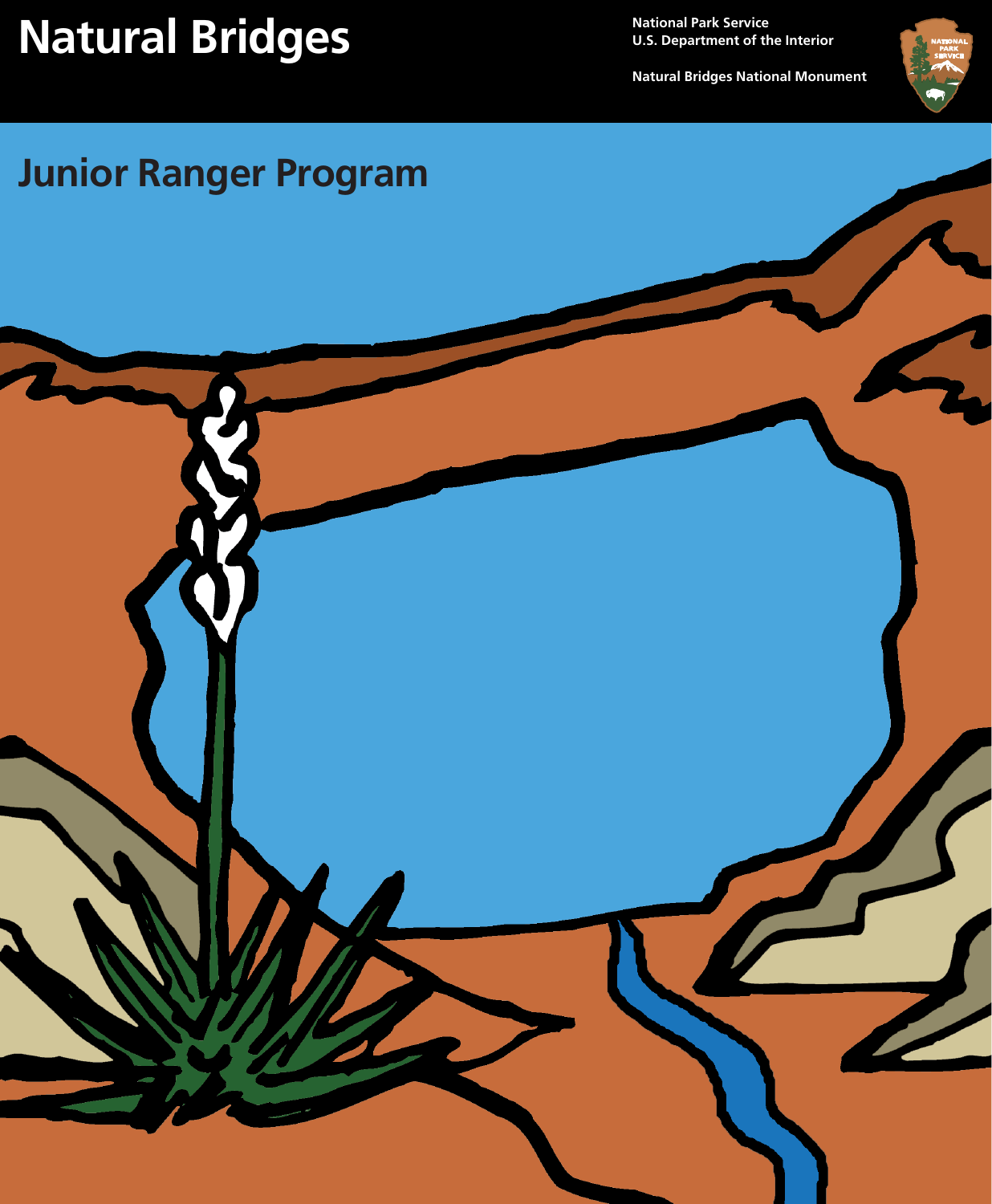Hi! I'm Lenny, a spokeslizard for the Natural Bridges National Monument Junior Ranger Program. Did you know that you can help out the park, its plants and animals, and other visitors by following some simple guidelines? Stay on the trail, leave what you find and respect the wildlife, like me! This helps keep the park just how you found it so others can enjoy it too.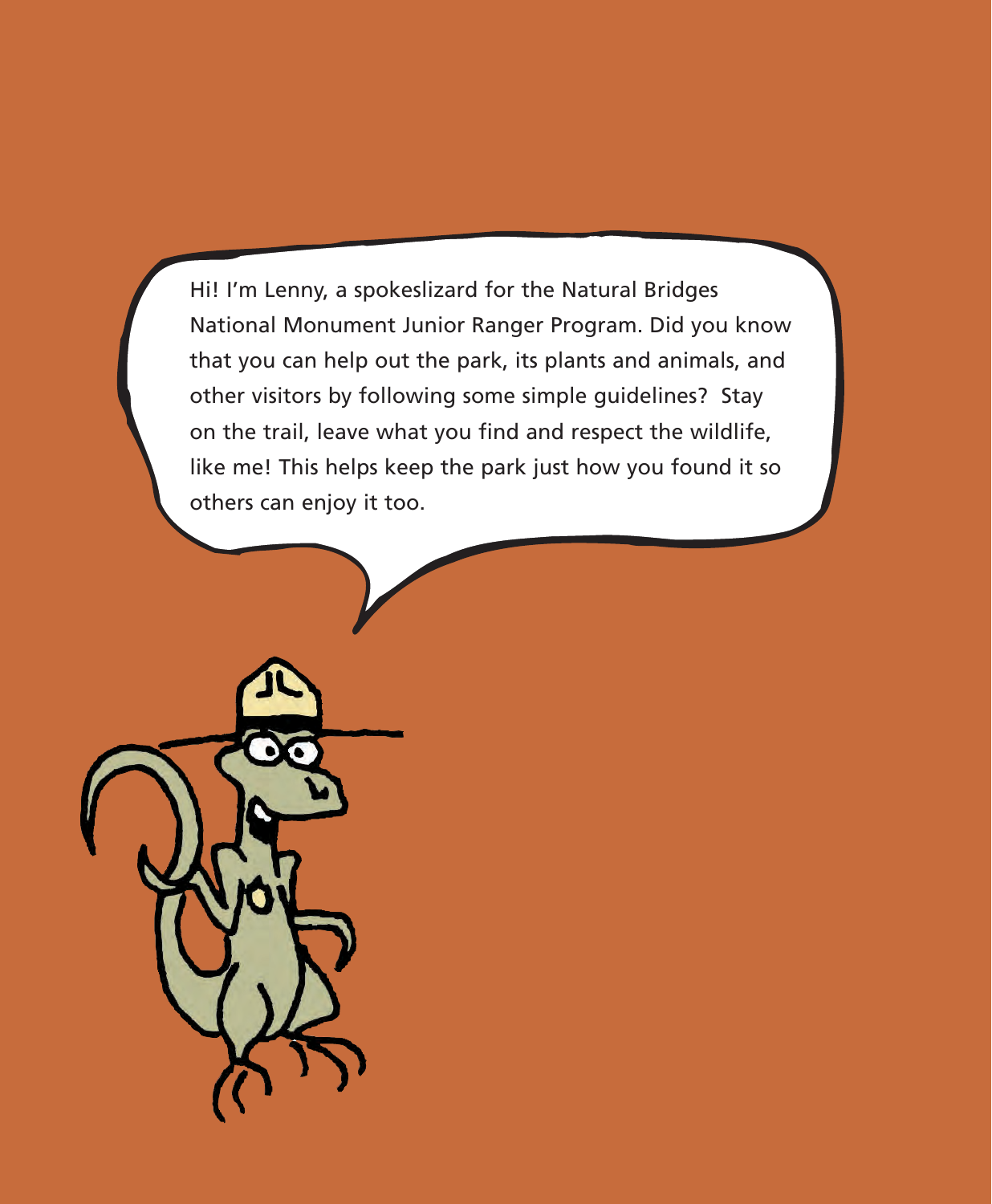### **Instructions**

#### **What is a Junior Ranger?**

A Junior Ranger is a special person with a special job. Junior Rangers help protect national parks and monuments and keep them beautiful for everyone. They do this by following park rules and being a good example to other park visitors. So if you like being outdoors and exploring nature, come join the Junior Ranger Program!

#### **How do I become a Junior Ranger?**

- 1. You must be at least 4 years old.
- 2. Watch the park video or attend a ranger program in the campground.

Park Ranger Signature **Date** 

3. Complete the activities in this booklet according to your age or learning level.



**Ages 4 to 6** Complete at least 3 activities with the **Modest Mouse** symbol.



**Ages 7 to 9** Complete at least 4 activities with the **Rockin' Raven** symbol.



**Ages 10 and up** Complete at least 5 activities with the **Cool Coyote** symbol.

#### **What do I do when I am finished?**

When you are finished, bring your booklet to the visitor center. You and a park ranger will look through what you have accomplished. Then you will be sworn in as an official Junior Ranger of Natural Bridges National Monument!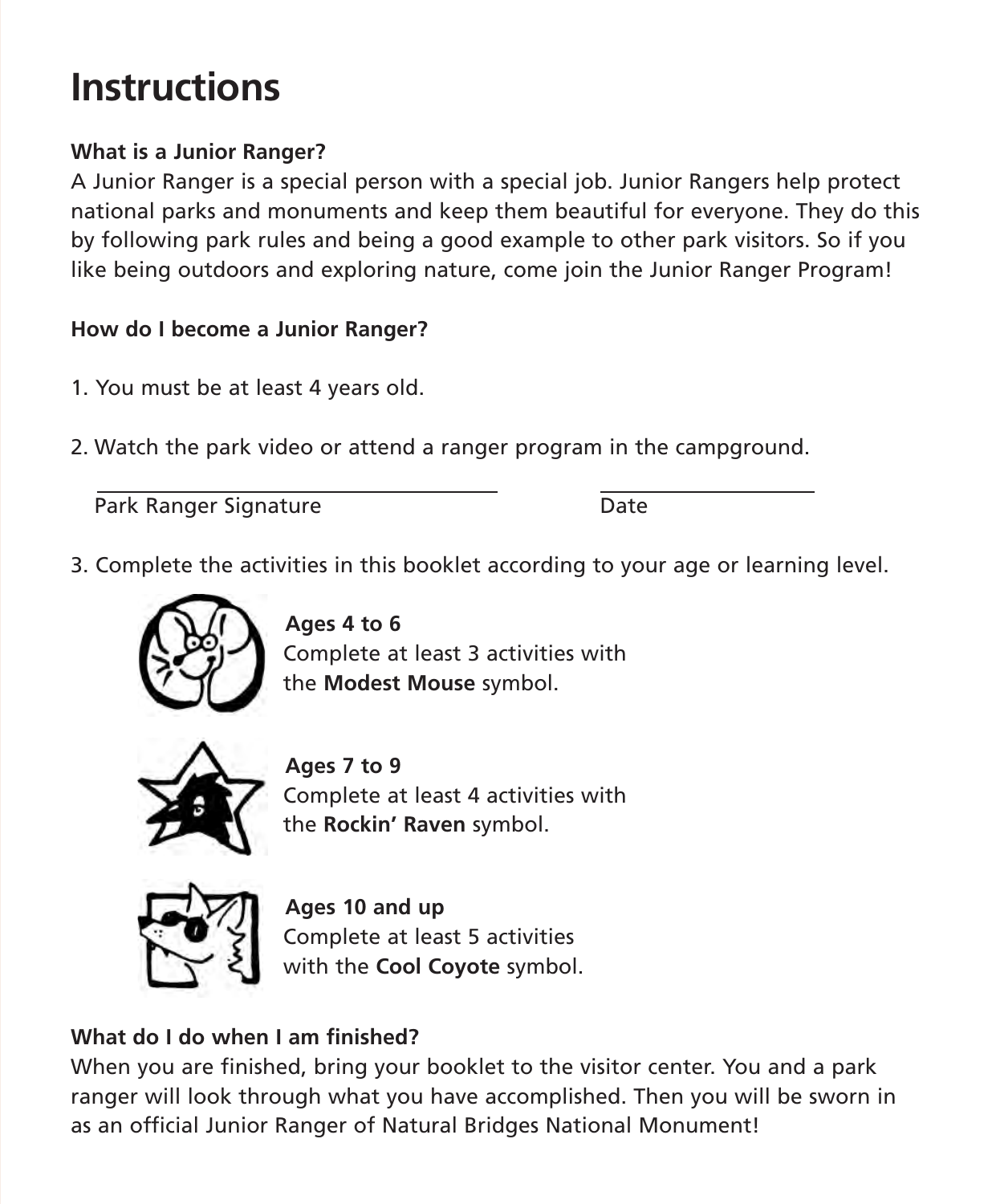### **Take a Hike!**

**Ready to explore?** Take a hike to one of the three bridges and see what you can discover. Before you go, **complete the word search** below and find some helpful things to take along on your hike. You will find one word three times in the puzzle because it is a very important thing to have when you are hiking, especially in the desert.



\_\_\_\_\_\_\_\_\_\_\_\_\_\_\_\_\_\_\_\_\_\_\_\_\_\_\_\_\_\_\_\_\_\_\_\_\_\_\_\_\_\_\_\_\_\_\_\_\_\_\_\_\_\_\_\_\_\_\_\_\_\_\_\_\_\_\_\_\_\_\_\_\_\_\_\_ .

I hiked to **Example 1** biked to **Bridge**.

My favorite part of the hike was \_\_\_\_\_\_\_\_\_\_\_\_\_\_\_\_\_\_\_\_\_\_\_\_\_\_\_\_\_\_\_\_\_\_\_\_\_\_\_\_\_\_\_\_\_

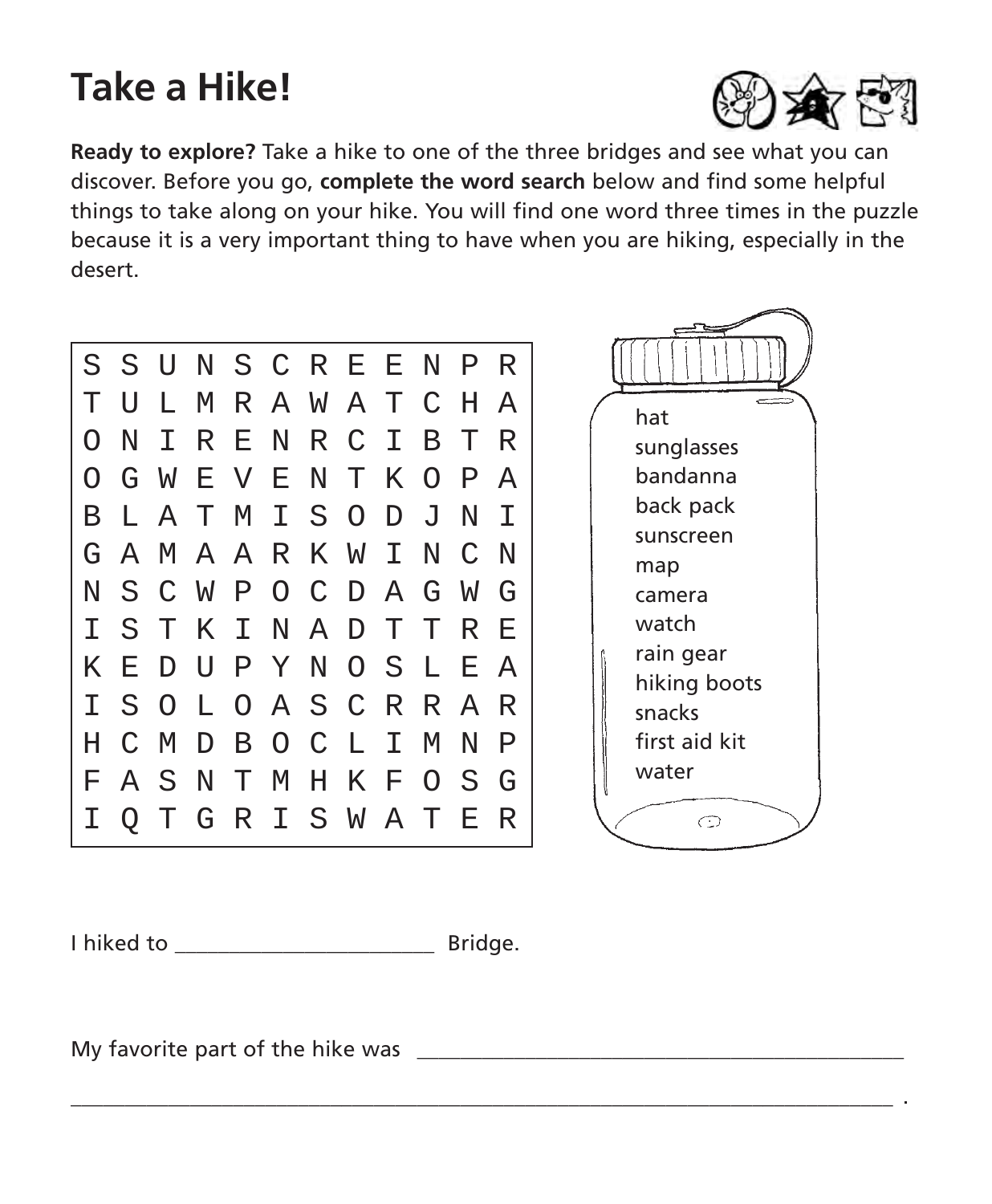## **Bridges Bingo**



Part of becoming a Junior Ranger involves exploring the park and discovering new things about nature. Go out into the park and use your senses to see, smell, touch and listen to the world around you. See how many different squares you can cross off on the bingo board.

For the Ravens and Coyotes, in the squares you cross off, write what you found or where you found it.

| Find 3<br>green<br>things                | Feel<br>something<br>wet                  | Listen to<br>an insect             | <b>Smell</b><br>something<br>sweet              |
|------------------------------------------|-------------------------------------------|------------------------------------|-------------------------------------------------|
| <b>Find and ID</b><br>an animal<br>track | Watch a<br><b>Lizard</b>                  | See some<br>rock art               | <b>Listen</b><br>to the<br>wind                 |
| Listen to<br>a bird                      | <b>Stand</b><br>under a<br>natural bridge | Smell a tree                       | <b>Find</b><br>a rock<br>bigger than<br>a truck |
| Feel<br>some<br>sandstone                | <b>Find an</b><br>animal's<br>home        | <b>Touch</b><br>something<br>rough | <b>Find</b><br>a shady<br>spot                  |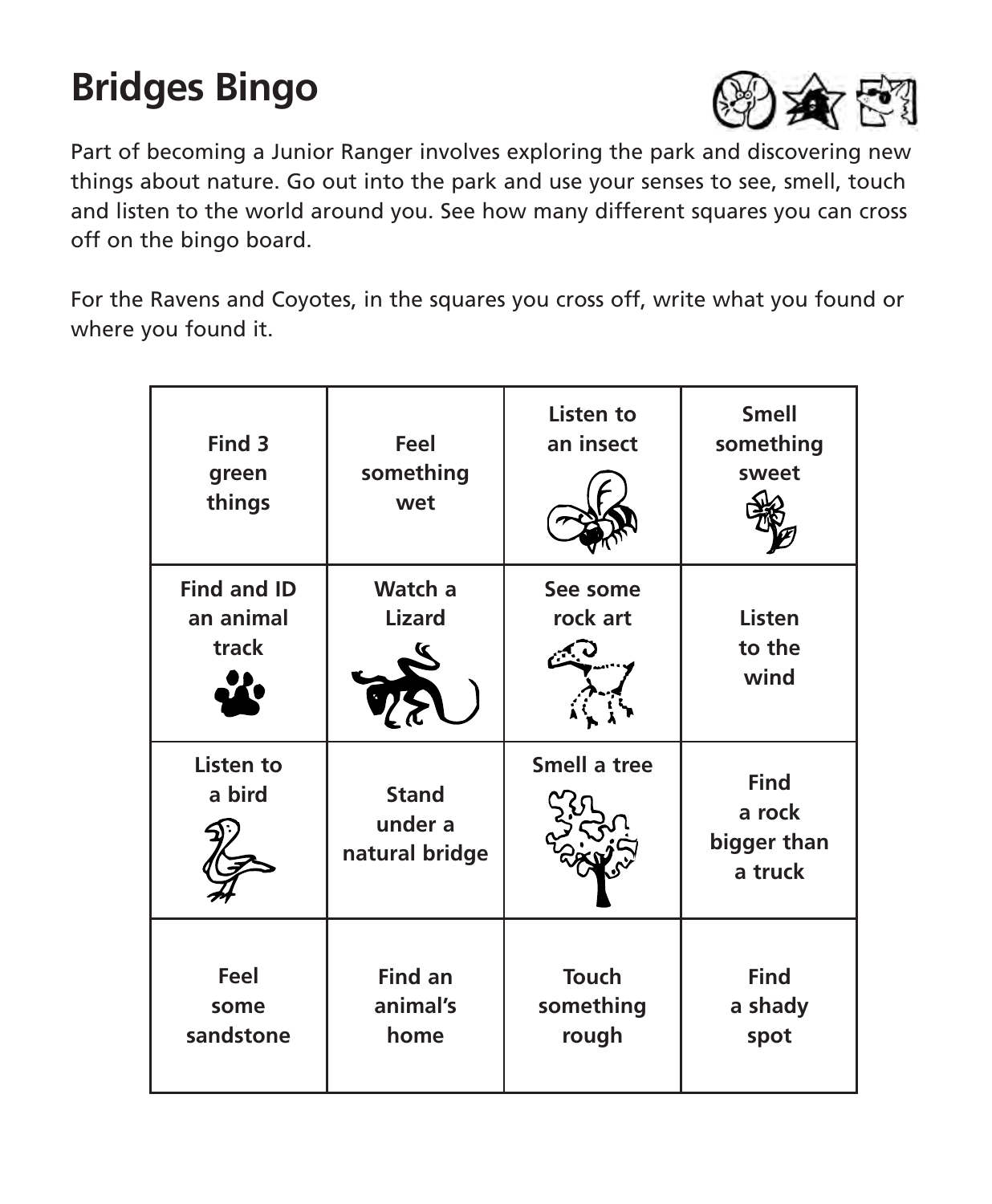### **Desert Dwellers Word Scramble**

Unscramble the letters in **( )**, then fill in the blanks to find out some of the ways plants and animals survive in the desert.

- 1. Desert plants often have light colored  $\_$   $\_$   $\_$   $\_$   $\_$   $\_$  which reflect the sunlight and keep them cooler. **(selvae)**
- 2. Some plants have a waxy coating on their leaves that keeps them from losing too much  $( )_{-}$   $_{-}$   $_{-}$   $\cdot$  (treaw)
- 3. Cacti have special cells in their stems that act like sponges and help them $\bigcirc$ <sub>---</sub>- water. (esort)
- 4. The  $\Box$   $\Box$   $\Box$   $\Box$  on cacti are really modified leaves that actually help them provide shade for themselves. **(nespis)**
- 5. Some desert plants like the prickly pear cactus have shallow, wide spreading  $_{-}$   $_{-}$   $_{-}$   $_{-}$  so they can soak up moisture even from a light rain that only dampens the surface of the soil. **(osotr)**
- 6. Coyotes cool themselves off by \_ \_ \_ \_ \_ \_ \_ just like other dogs. **(gintnap)**



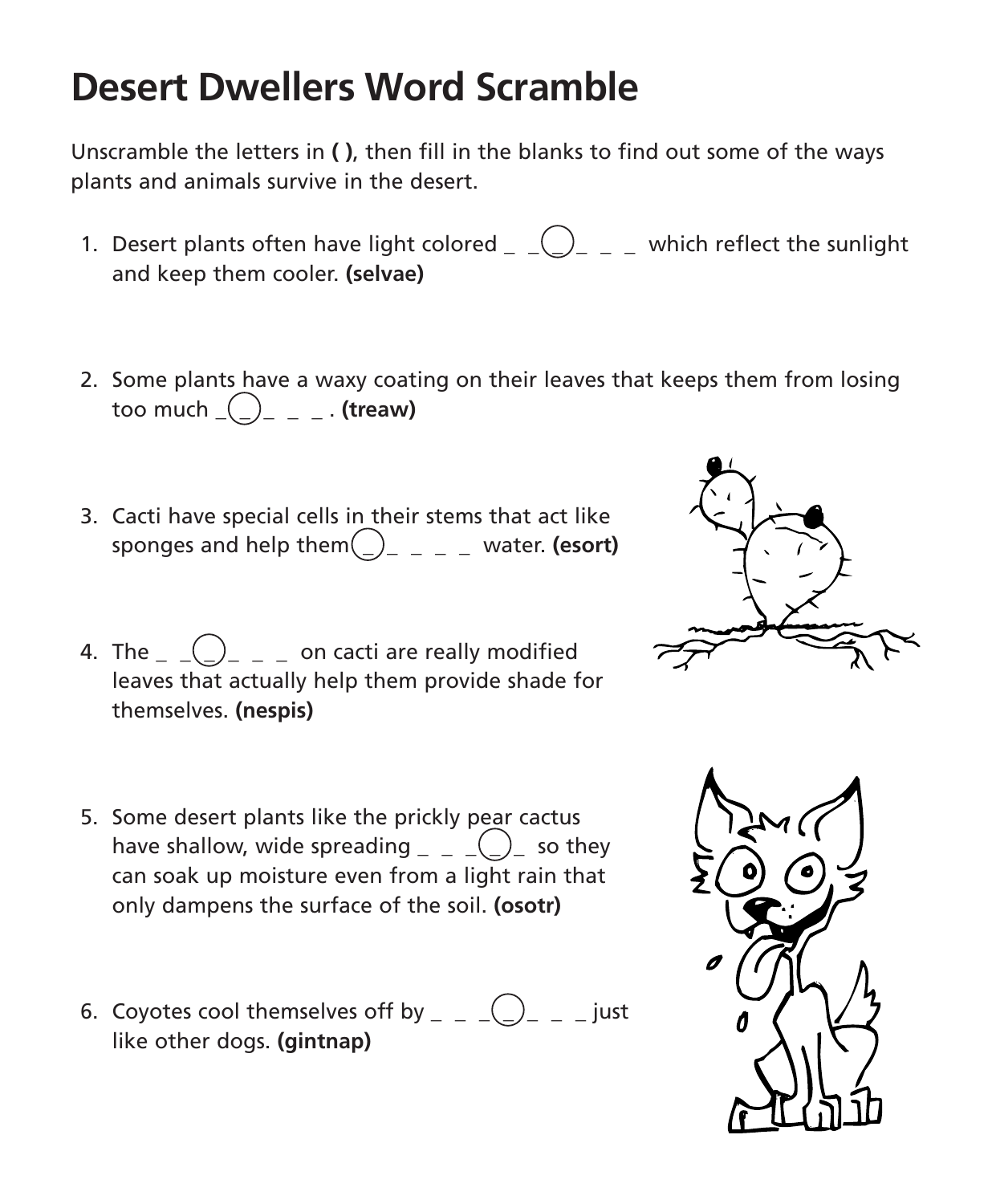

- 7. Many small desert animals spend the hottest part of the day in underground \_ \_ \_ \_ \_ \_ \_ . **(srobwur)**
- 8. Most desert animals are more active at  $\binom{1}{r}$  \_ when it's much cooler. **(ghitn)**
- 9. Lizards can sometimes be seen doing "push ups" to raise themselves a few centimeters above the hot  $\begin{bmatrix} 0 & 1 \end{bmatrix}$   $\begin{bmatrix} 0 & 0 \end{bmatrix}$ . (dorung)
- 10. Amphibians, like the Spade Foot  $\begin{bmatrix} 0 \end{bmatrix}$  bury themselves in the ground where it's moist and cool and stay there until it rains. **(dota)**
- 11. Kit foxes don't need to drink much water because they get most of it from their \_ \_ \_ \_ . **(yper)**

\_ \_ \_ \_ \_ \_ \_ \_ \_ \_ \_ \_

**Your Answer:**

The desert may look like a hard place to live, but it is home to hundreds of different plants and animals. Unscramble the circled letters from the puzzle to find out the scientific word for our special survival skills.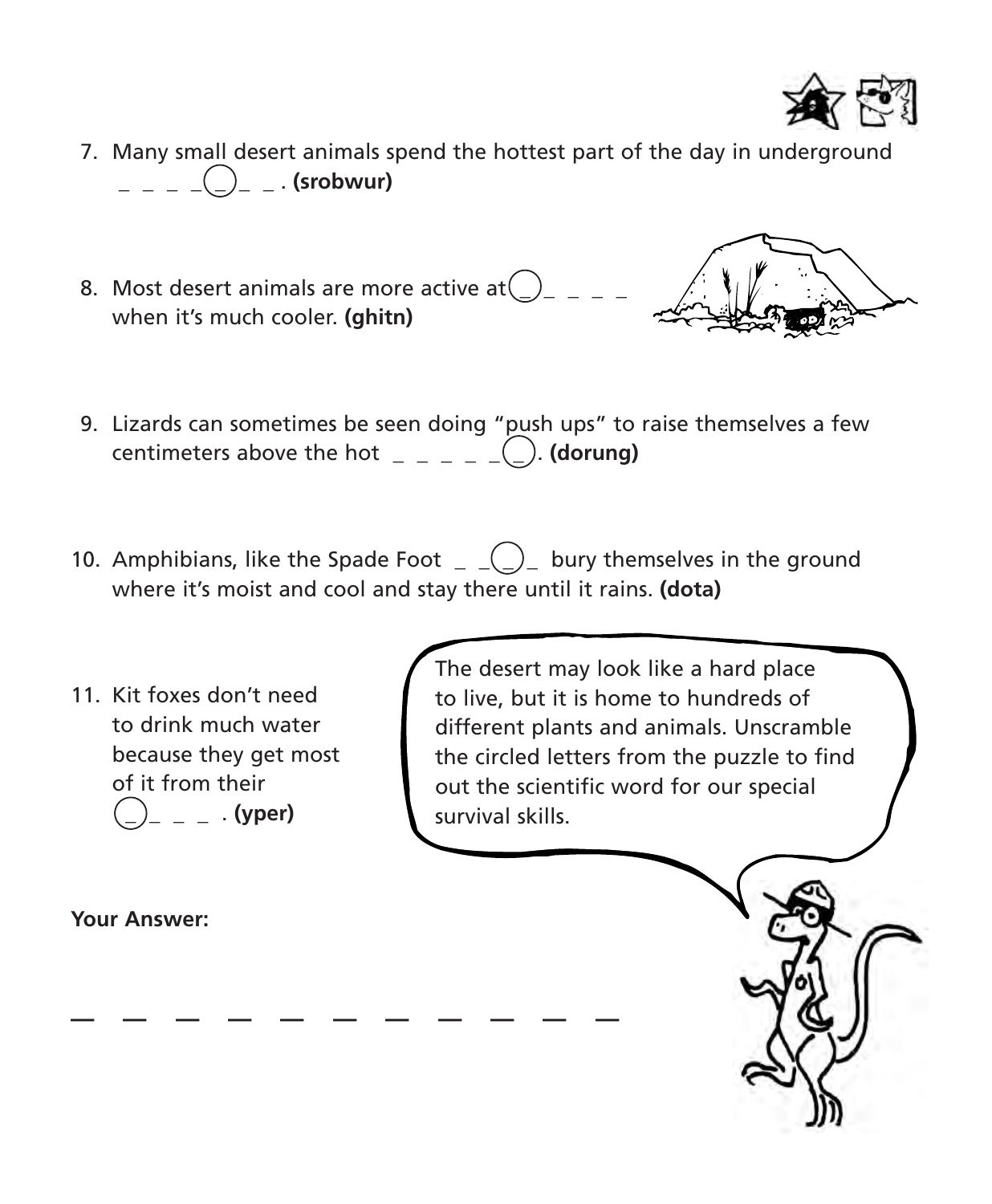### **Bridge Formation: Spanning Time**



Natural bridges are formed in a unique way. Read the geology statements below and match them to my geology snapshots on the right.

- 1. Many years ago, an ancient ocean covered this area. **Sediments** like sand and mud piled up over thousands of years at the bottom of the ocean and in sand dunes at the edges of the ocean.
- 2. Eventually, the ancient ocean evaporated or dried up. The sand and mud at the bottom and the edges of the ocean hardened into layers of sedimentary rock. The new landscape was crossed by meandering (winding) rivers.
- 3. Over time, these rivers **eroded** away the layers of soft sandstone and made canyons. Forces deep inside the earth caused the entire **Colorado Plateau** to lift up. The **uplift** caused the river to carve even deeper.
- 4. The rivers eventually created large **meanders** within the canyons. Water gradually wore away at the thin walls of the canyons and created a hole. The hole created a "short cut" for the river to take instead of going all the way around the bend in the canyon.
- 5. Over time, the river continued to erode the rock making the hole bigger and bigger.
- 6. Someday, as erosion continues, more and more rock will wear away and the bridge will collapse.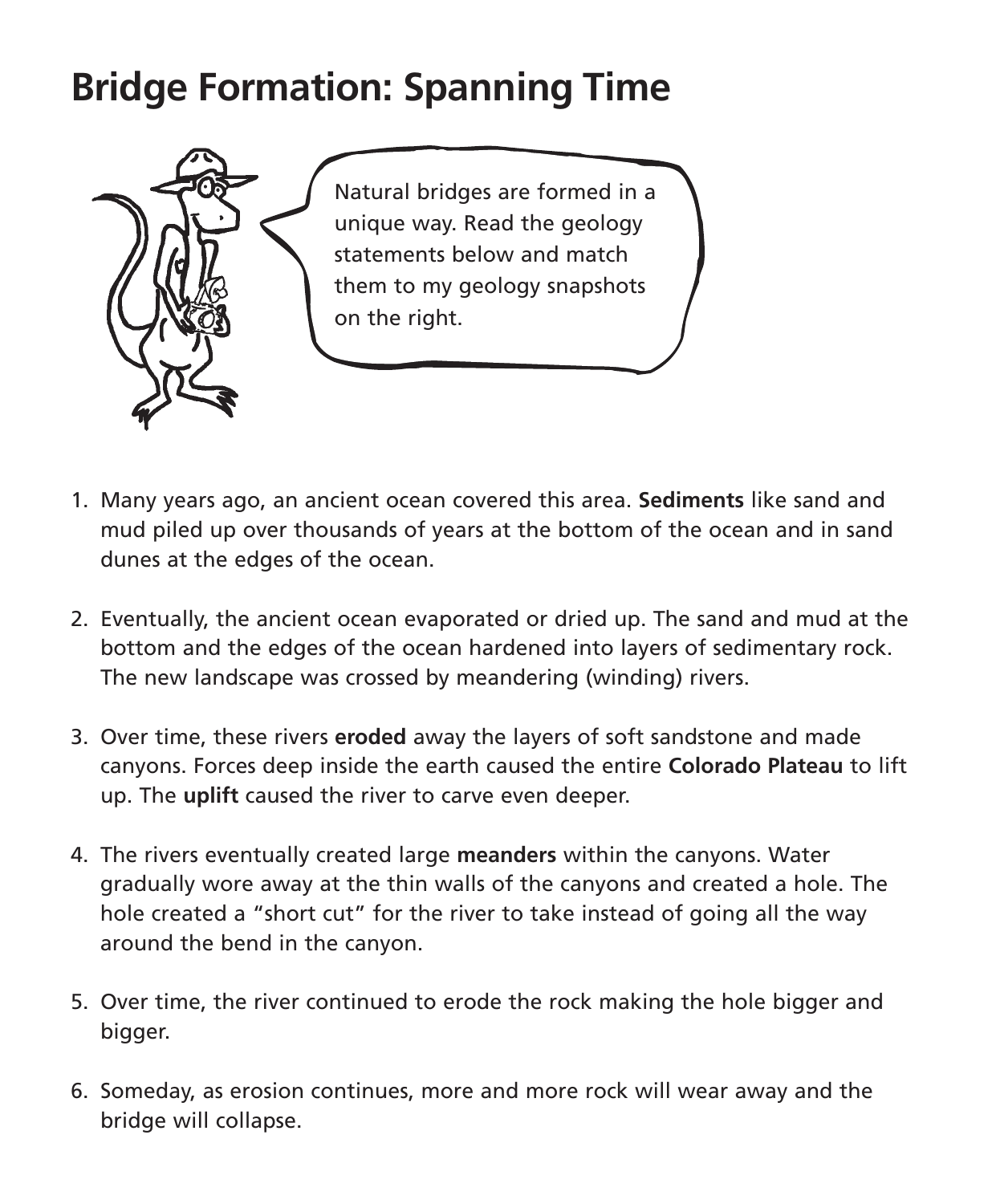



#### **Key Words**

**Geology:** The study of the earth and the things out of which it is made.

**Sediment:** Layers of sand, mud or pebbles.

**To Erode:** The wearing away of soil and rock by wind, water and ice.

**Colorado Plateau:** The "Four Corners" area of Utah, Colorado, New Mexico and Arizona.

**Meander:** A large loop or bend in path that a river takes.

**Uplift:** Movement inside the earth that pushes up the rocks of the crust.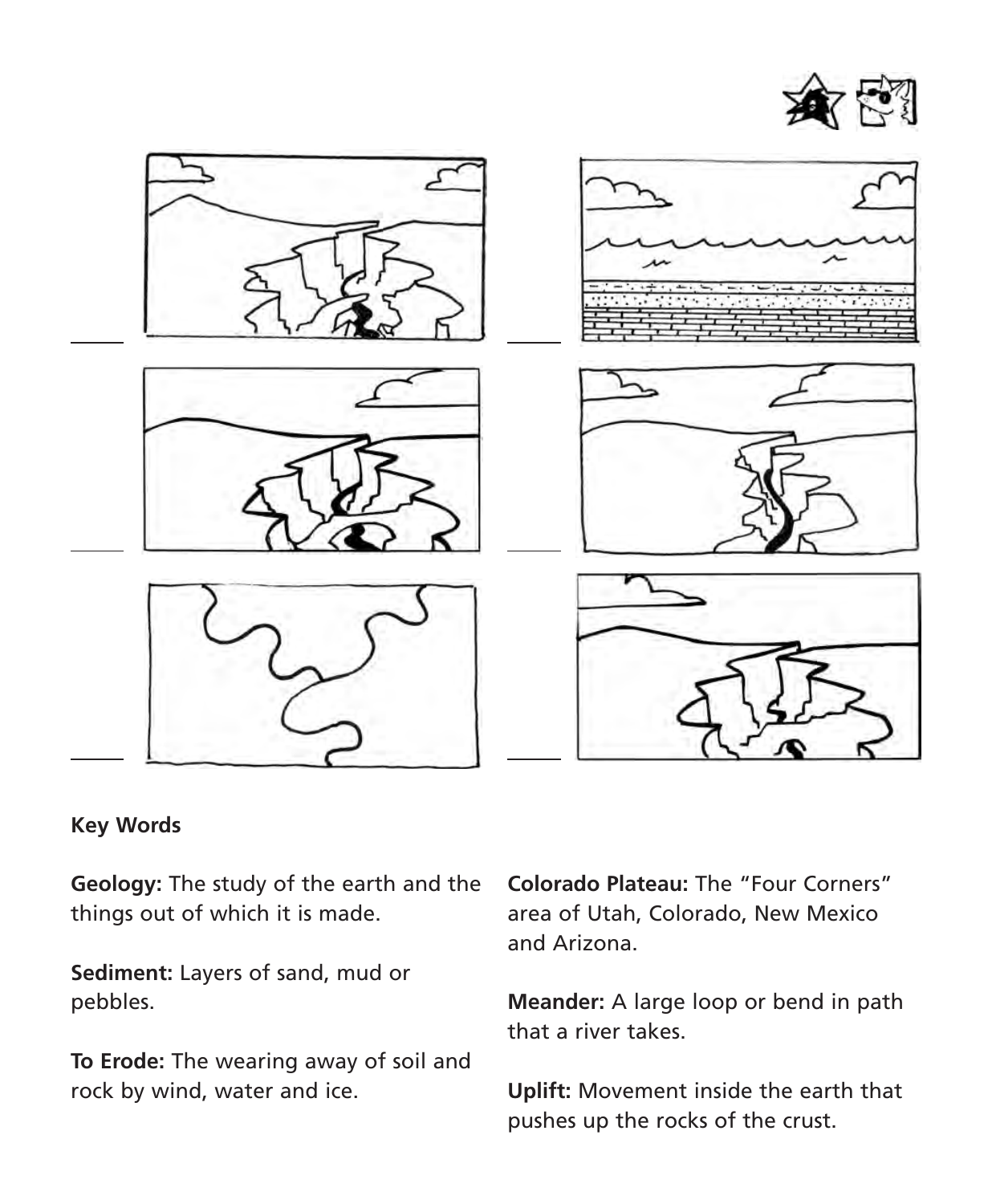## **What's Wrong? What's Right?**

In this picture, there are some park visitors who are not following the rules and are not respecting Natural Bridges and its resources.



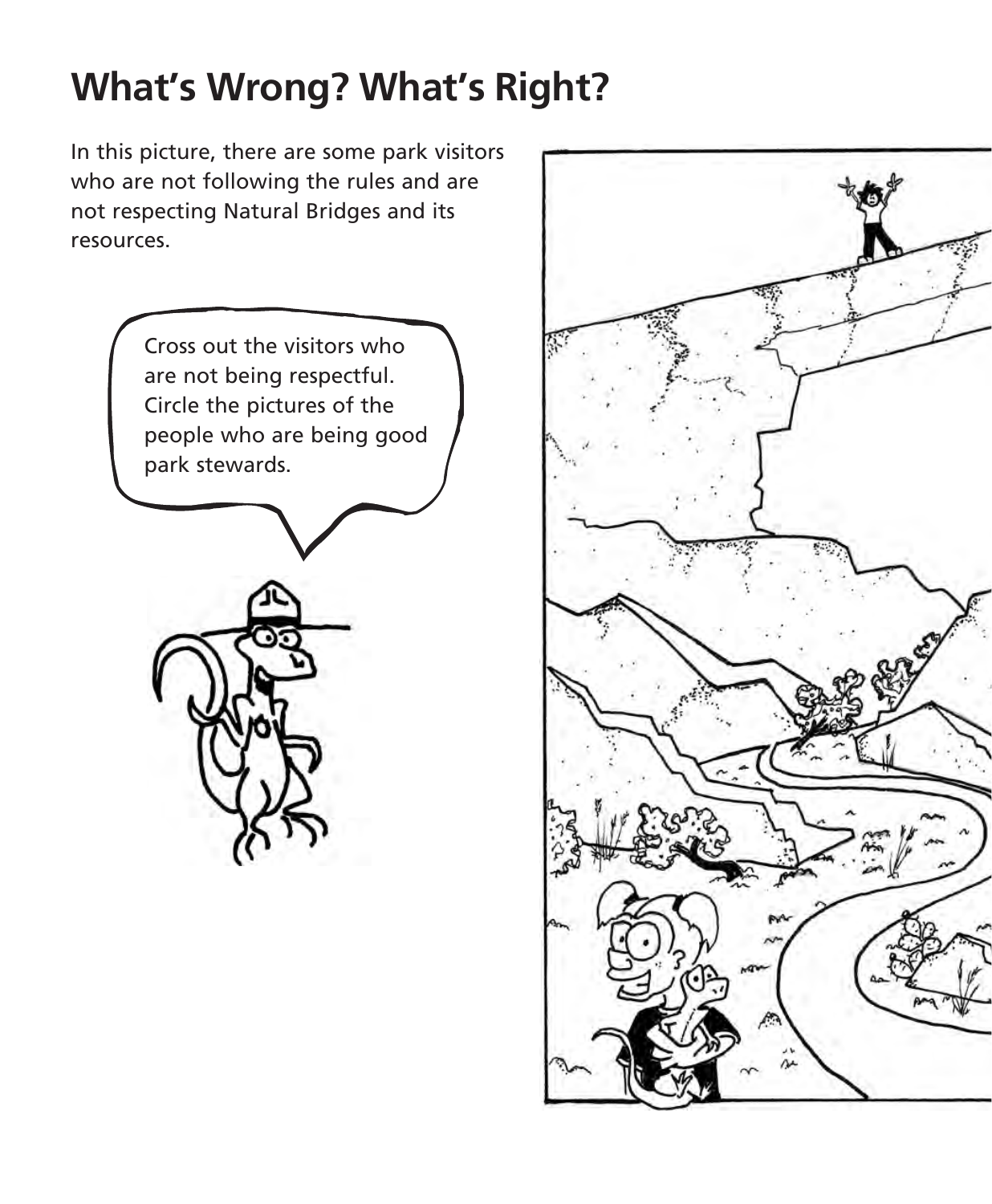

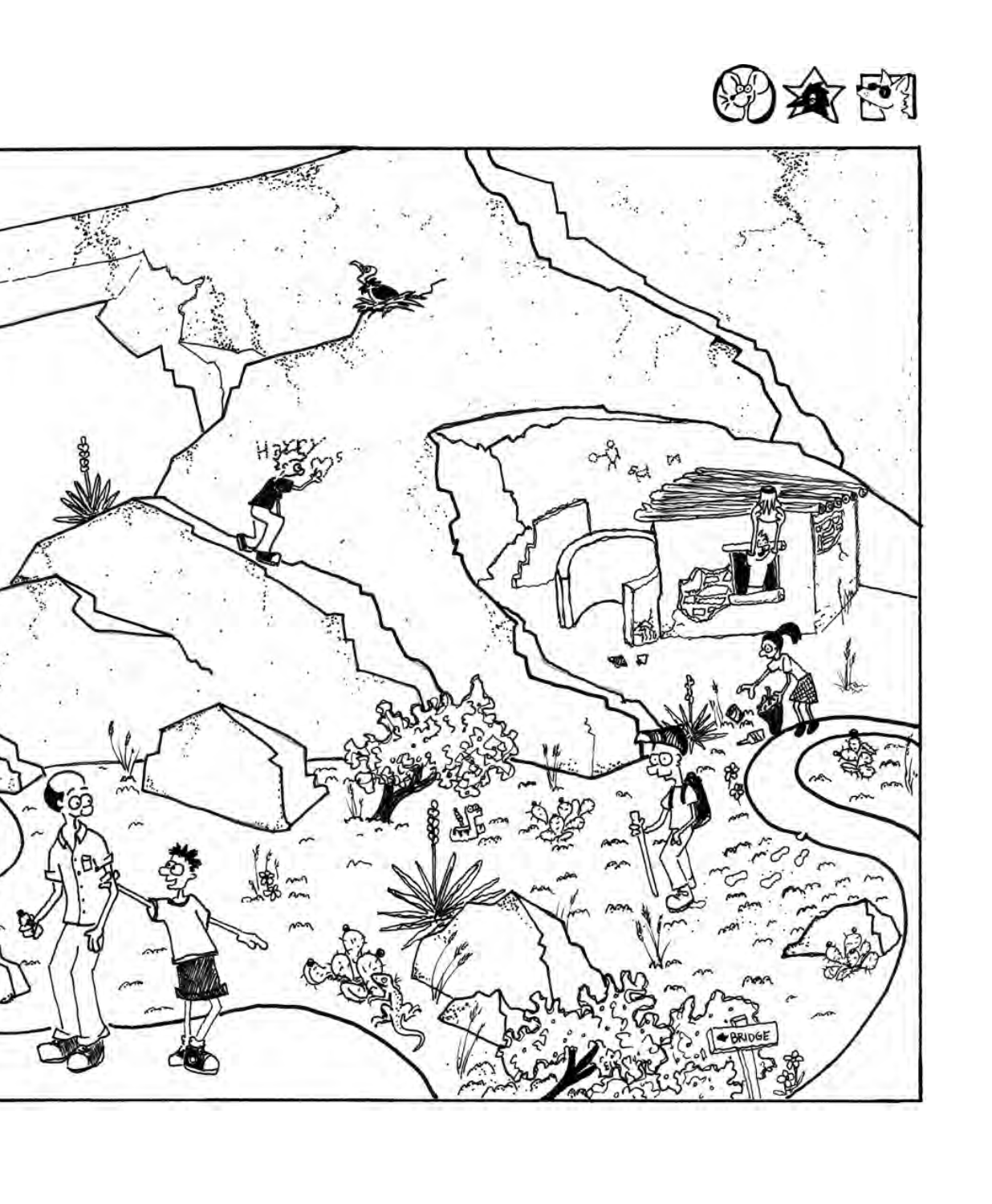## **Cryptic Crust**



Ready for a big word? Cryptobiotic! It is a scientific word that means "hidden life." It refers to the blackish brown crust you may see on the soil. It is made up of thousands of tiny organisms like bacteria, algae and lichen. Cryptobiotic soil crust is very fragile and can be destroyed by simply walking on it. We need to protect it because it helps hold the soil together and absorbs water so that other plants can use it and grow. It's a good thing!

**Use this key to break the cryptic code:**

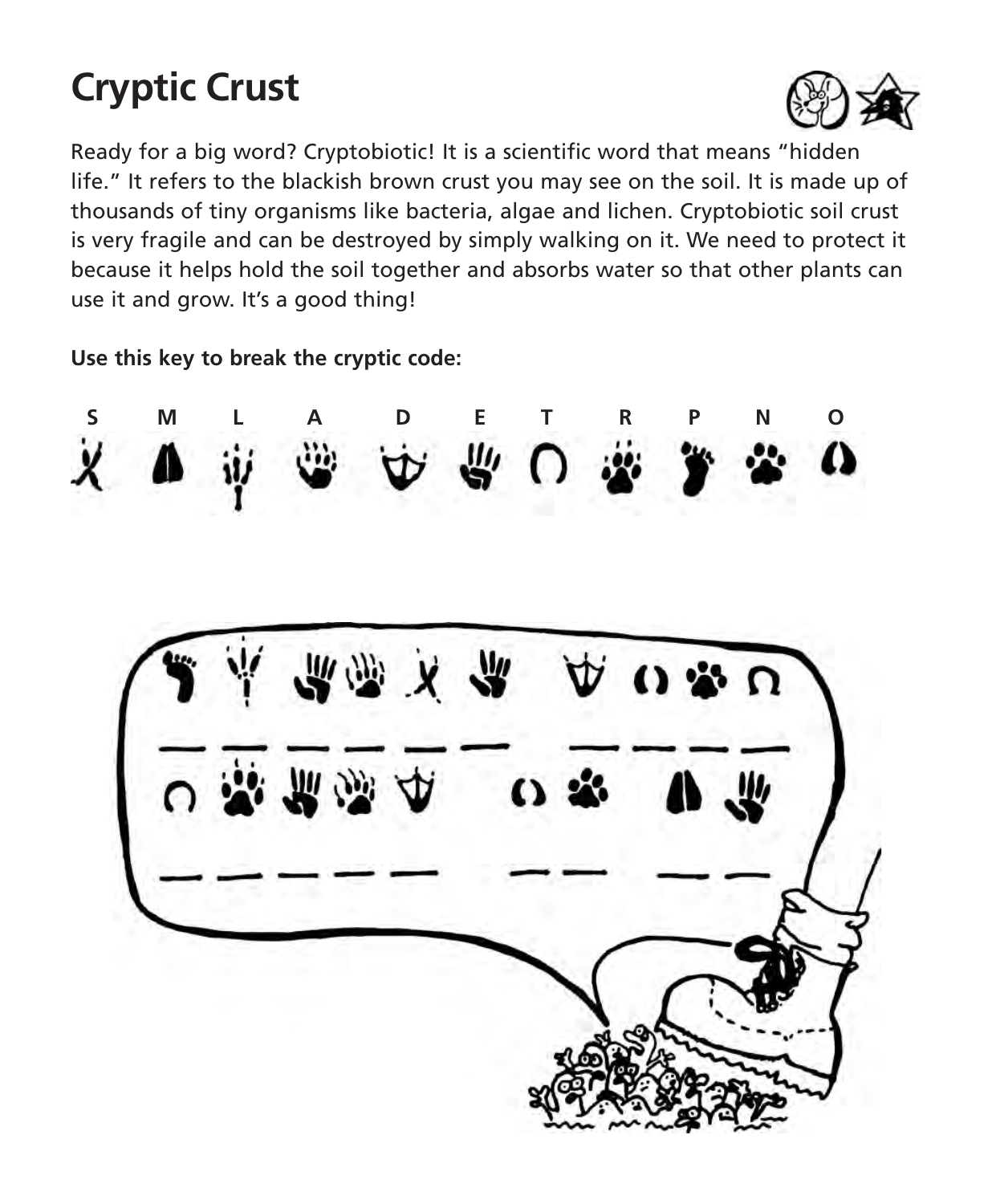### **Creative Corner**



Poetry is a unique way to remember or describe your experiences and feelings. Cinquain poems are a form of poetry that have five lines and do not rhyme. Follow the instructions below and write a cinquain poem about something you have seen or experienced here at Natural Bridges.

Line 1: One word, the **subject** of your poem (tells what the poem is about)

Line 2: Two words that **describe** the subject

Line 3: Three **action** words that the subject does

Line 4: A **phrase** (4 to 5 words) that further describes the subject

Line 5: One final word that renames what the poem is about (a **synonym**)

**Here's an example:**



**Now it's your turn:**

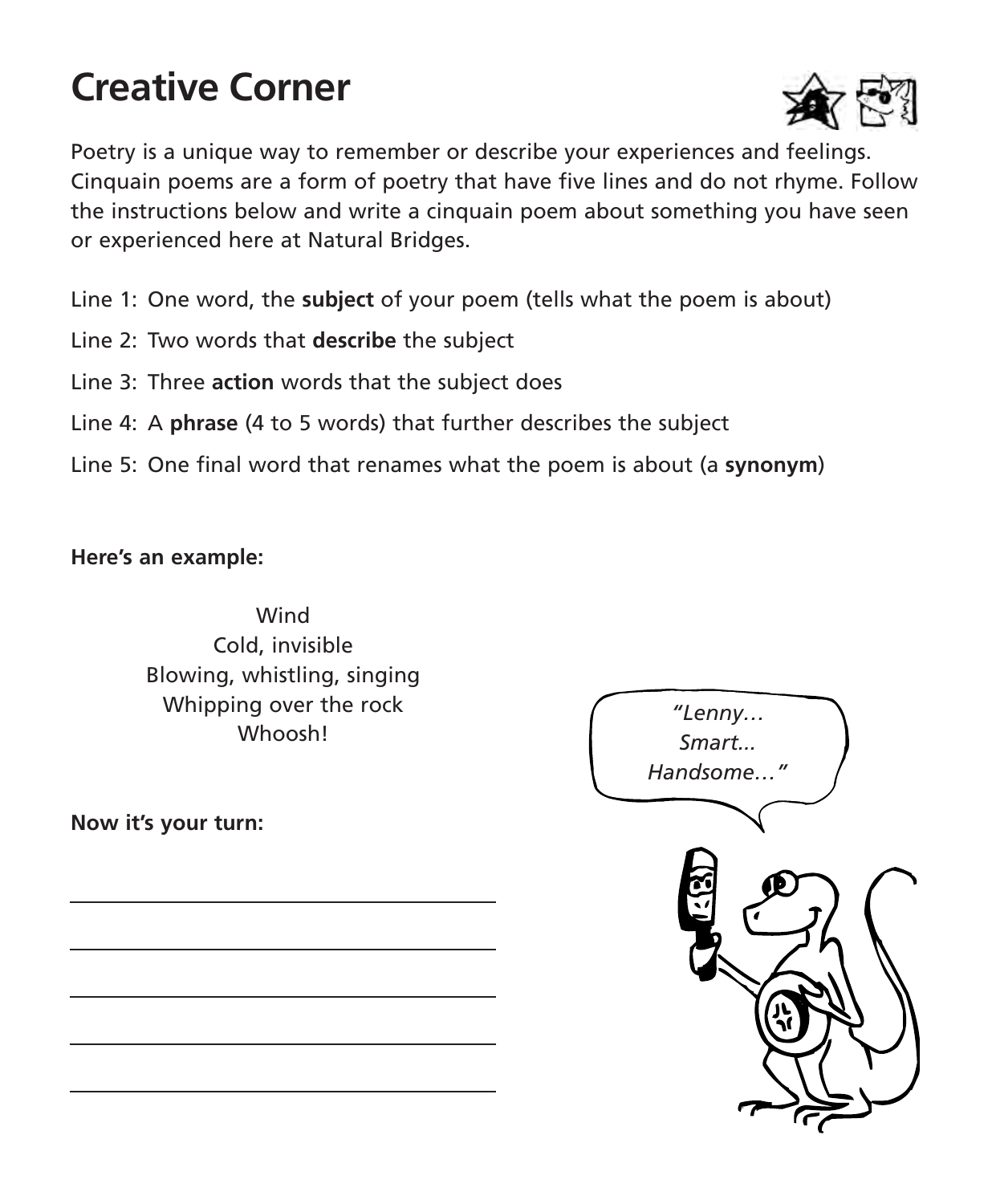### **Canyon Criss-Cross**

Complete the crossword puzzle to learn more about Natural Bridges and its resources. If you need help, check out the park brochure or the exhibits and video in the Visitor Center.

#### **Across**

- 1. These natural bridges are formed in the \_\_\_\_\_\_\_ Mesa Sandstone.
- 6. This bridge was named for the rock art symbols found on it.
- 7. The \_\_\_\_\_\_ pine tree is known for the tasty nuts that come from its cones.
- 10. This tree has small blue "berries" and is sometimes called a cedar.
- 13. This animal is known for its powerful back legs and long ears.
- 15. Native people used this plant's fibers to make ropes and sandals.
- 16. Food, water, shelter and space make up an animal's \_\_\_\_\_\_\_.
- 18. Bridges differ from arches in that bridges are formed by flowing
- 21. Before "Owachomo," the third bridge was named  $\qquad \qquad$ .

\_\_\_\_\_\_.

- 22. All three bridges have names that come from this Native American language.
- 26. This bridge looks thin and fragile.
- 28. This president declared Natural Bridges a national monument in 1908.
- 29. Sometimes animal's feet leave these behind when they walk through mud or snow.
- 30. The state in which Natural Bridges National Monument is found.

**29**





2. This large mammal has antlers that weigh more than 30 pounds.

**27**

- 3. \_\_\_\_\_\_ is the second largest bridge in the world and the largest in the monument.
- 4. Another name for a cougar:mountain \_\_\_\_\_\_.
- 5. Most of Natural Bridges' electricity comes from this kind of power.
- 8. You may see a collared one of these sunning itself on a rock.

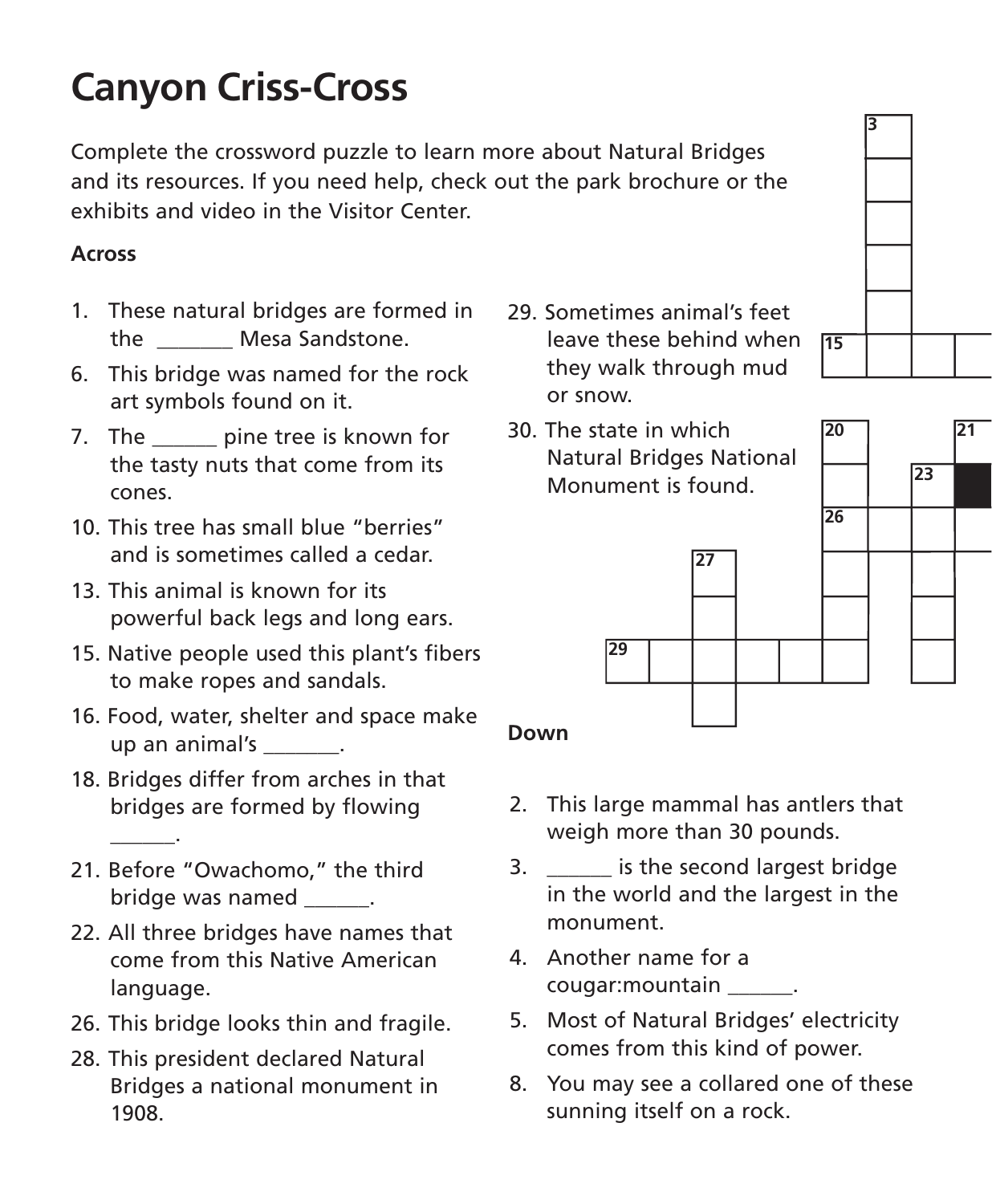

- 9. This creature flies at night hunting for insects.
- 11. A picture carved or pecked into stone by native peoples long ago.
- 12. This is the largest natural bridge in the world.
- 14. The canyon that lies between Kachina and Owachomo.
- 17. This word describes the smooth sandstone of the Southwest.
- 19. When you hike in a national park, always stay on the \_\_\_\_\_\_.
- 20. Sometimes heavy rains cause flash \_\_\_\_\_\_ in the canyons.
- 23. This common black bird is often seen soaring through the canyons.
- 24. You can sometimes hear this animal howl at night in the desert.
- 25. An underground room where some native peoples hold special ceremonies.
- 27. The Spadefoot \_\_\_\_\_ spends the majority of its life buried underground.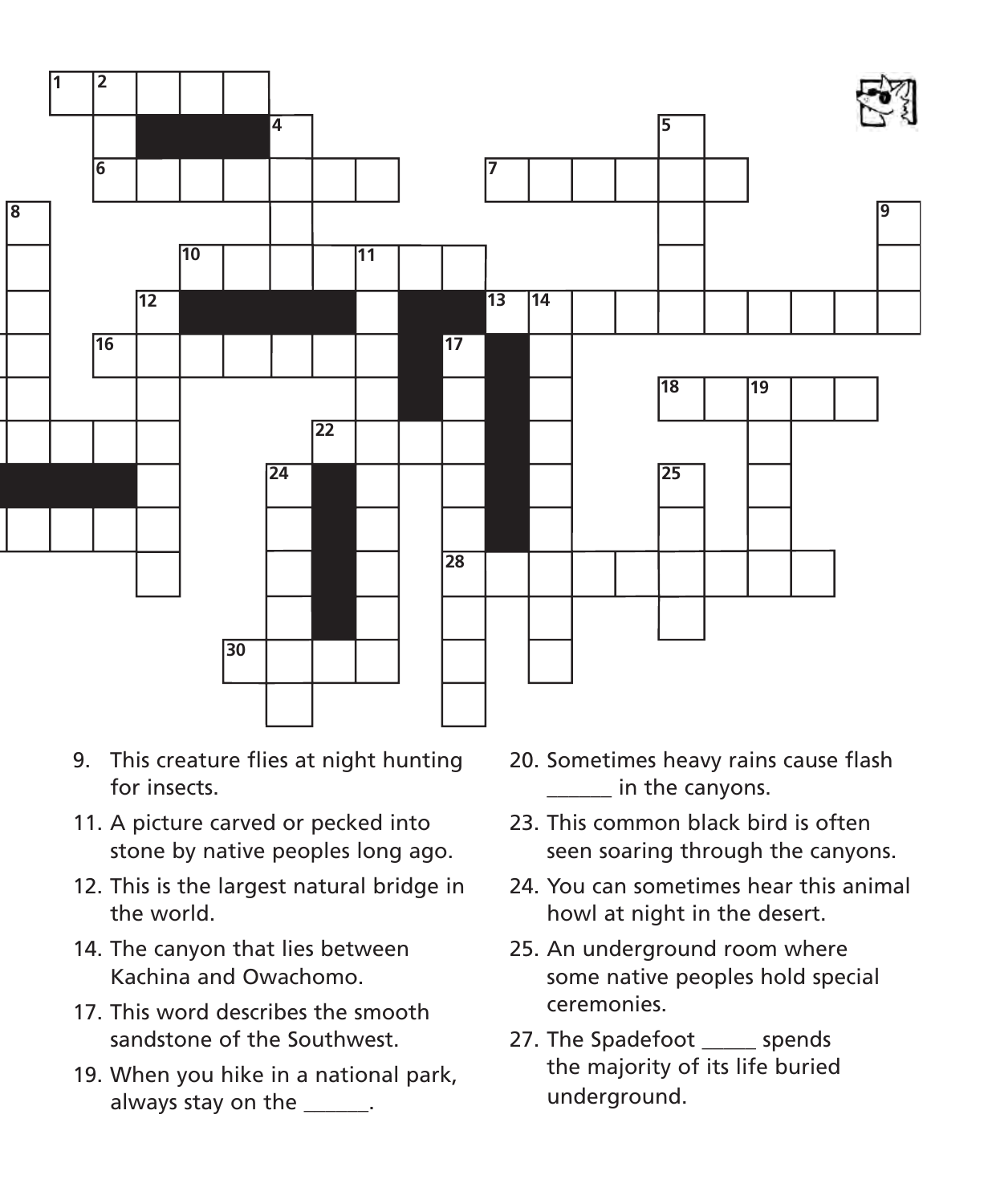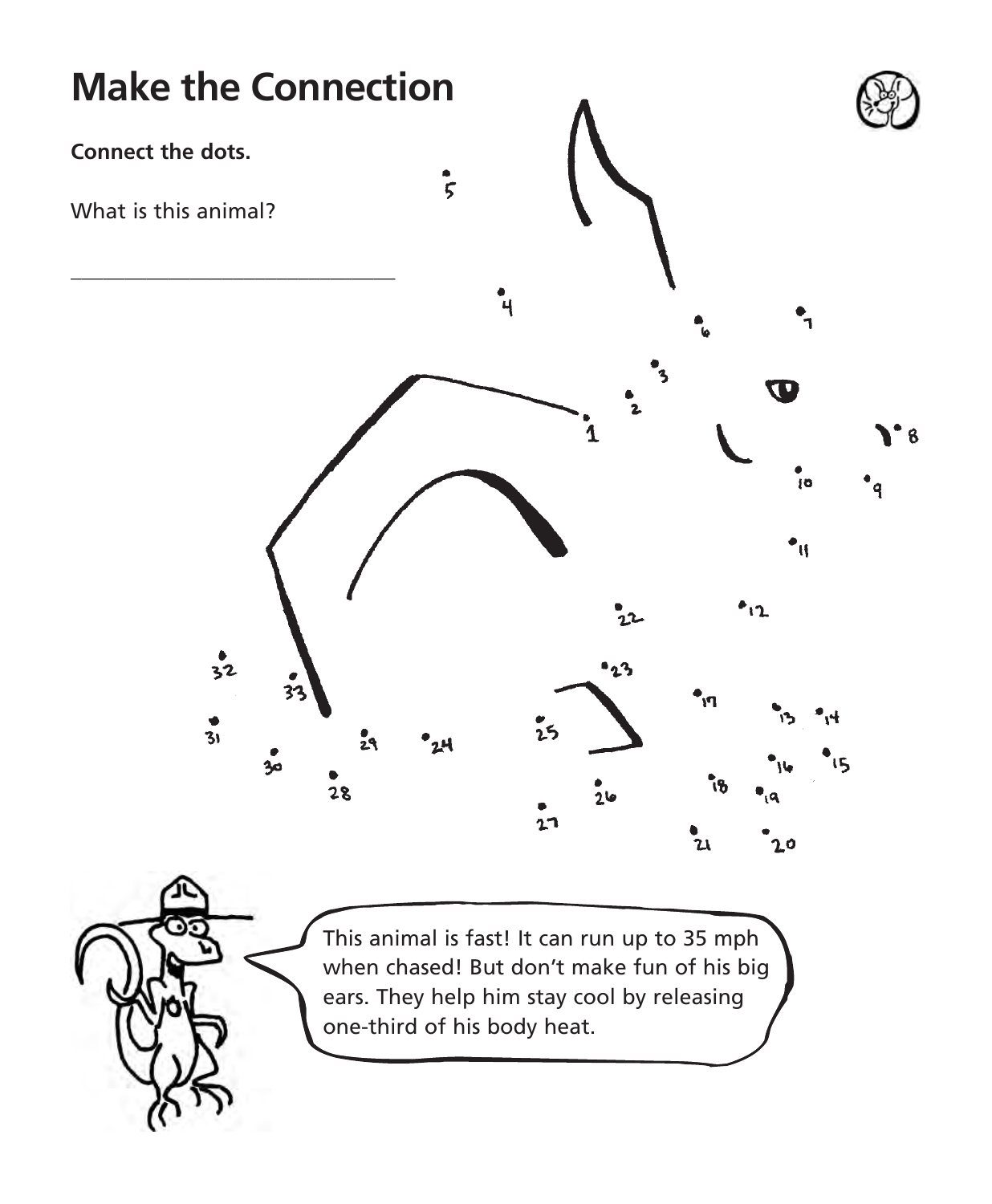## **Watch Your Step!**

Junior Rangers also use their detective skills. By looking at evidence that animals

have left behind, like their tracks, we can tell what animals have been there.

**Can you match these tracks with the correct animal?**





Mule Deer







Mountain Lion







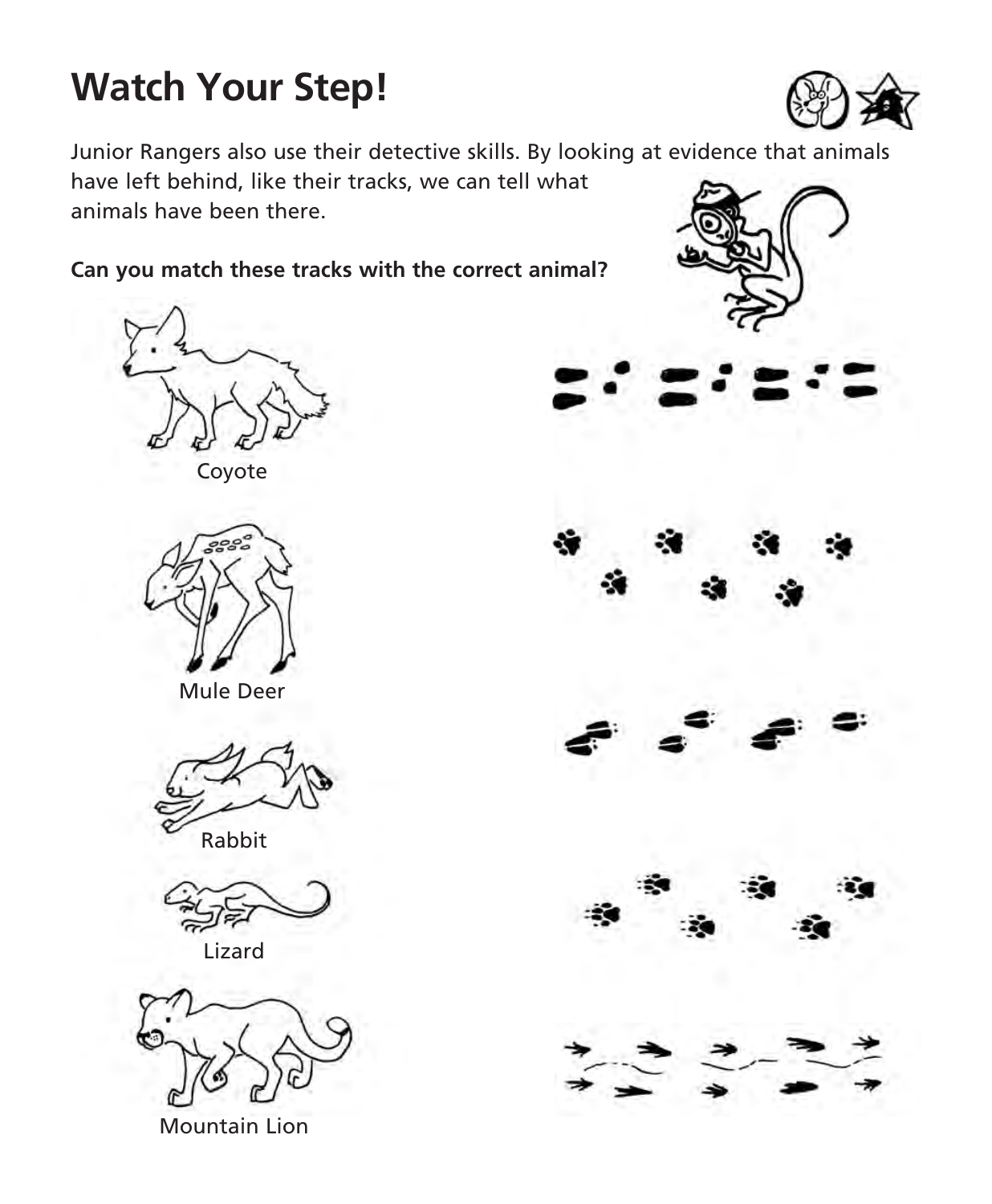### **Rock Art Adventure**



Rock art was one way people communicated long ago, kind of like writing a letter to a friend. People used paints to make pictographs and pecked the rock to make petroglyphs. Create your own rock art in the space below.

What story does your rock art tell? \_\_\_\_\_\_\_\_\_\_\_\_\_\_\_\_\_\_\_\_\_\_\_\_\_\_\_\_\_\_\_\_\_\_\_\_\_\_\_\_\_\_\_\_

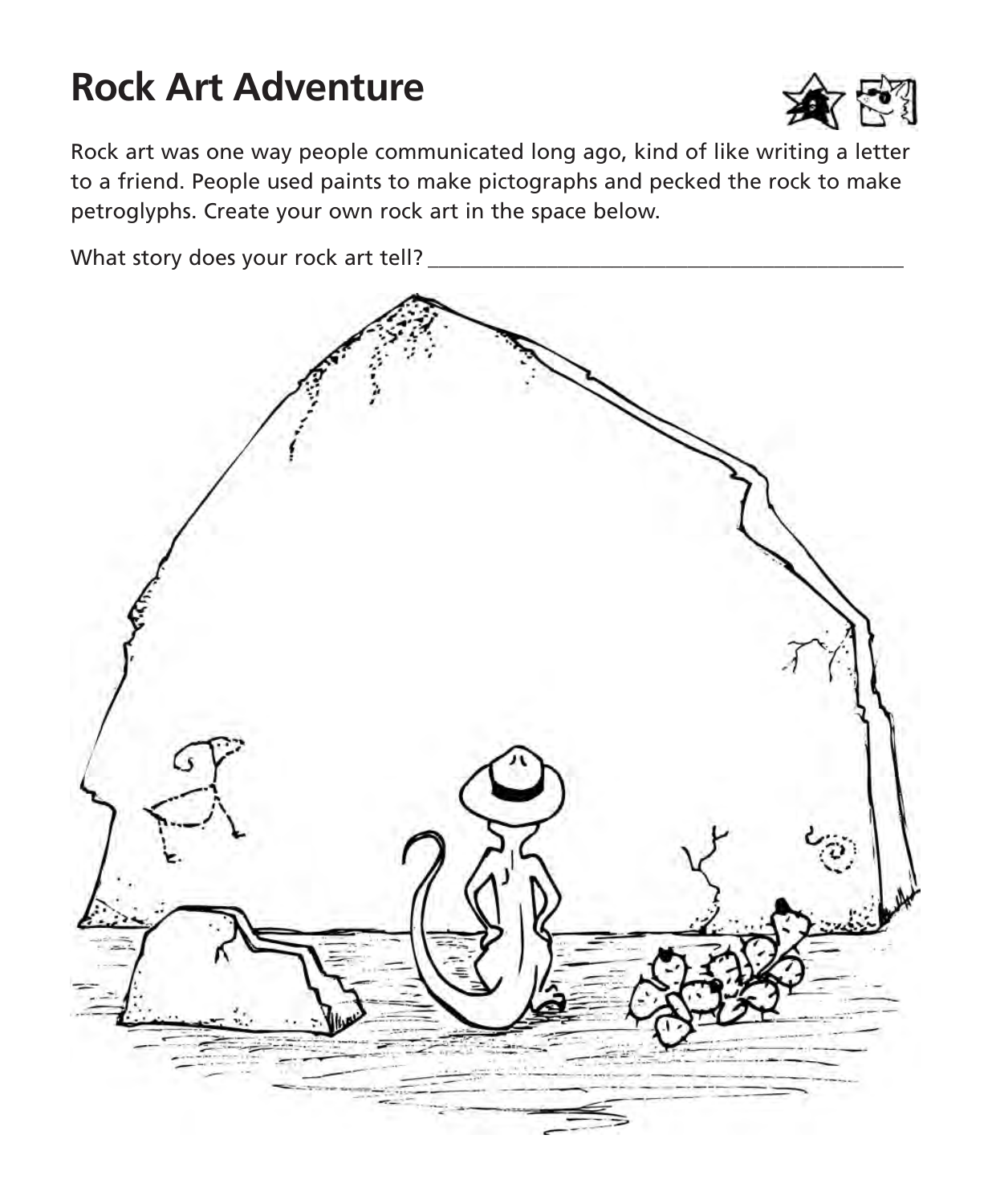#### **Interview a Ranger**



Find a Park Ranger and ask them four questions. If you need help writing, ask an adult to help you.

| ,我们也不能在这里的人,我们也不能在这里的人,我们也不能在这里的人,我们也不能在这里的人,我们也不能在这里的人,我们也不能在这里的人,我们也不能在这里的人,我们也                                     |  |  |  |
|-----------------------------------------------------------------------------------------------------------------------|--|--|--|
| 2. Why is Natural Bridges a National Monument? _________________________________                                      |  |  |  |
| ,我们的人们就会在这里,我们的人们就会在这里,我们的人们就会在这里,我们的人们就会在这里,我们的人们就会在这里,我们的人们就会在这里,我们的人们就会在这里,我们                                      |  |  |  |
| <u> 1989 - Johann Stoff, deutscher Stoff, der Stoff, der Stoff, der Stoff, der Stoff, der Stoff, der Stoff, der S</u> |  |  |  |
| <u>,我们就会在这里的时候,我们就会在这里的时候,我们就会在这里的时候,我们就会在这里的时候,我们就会在这里的时候,我们就会在这里的时候,我们就会在这里的时候,我</u>                                |  |  |  |